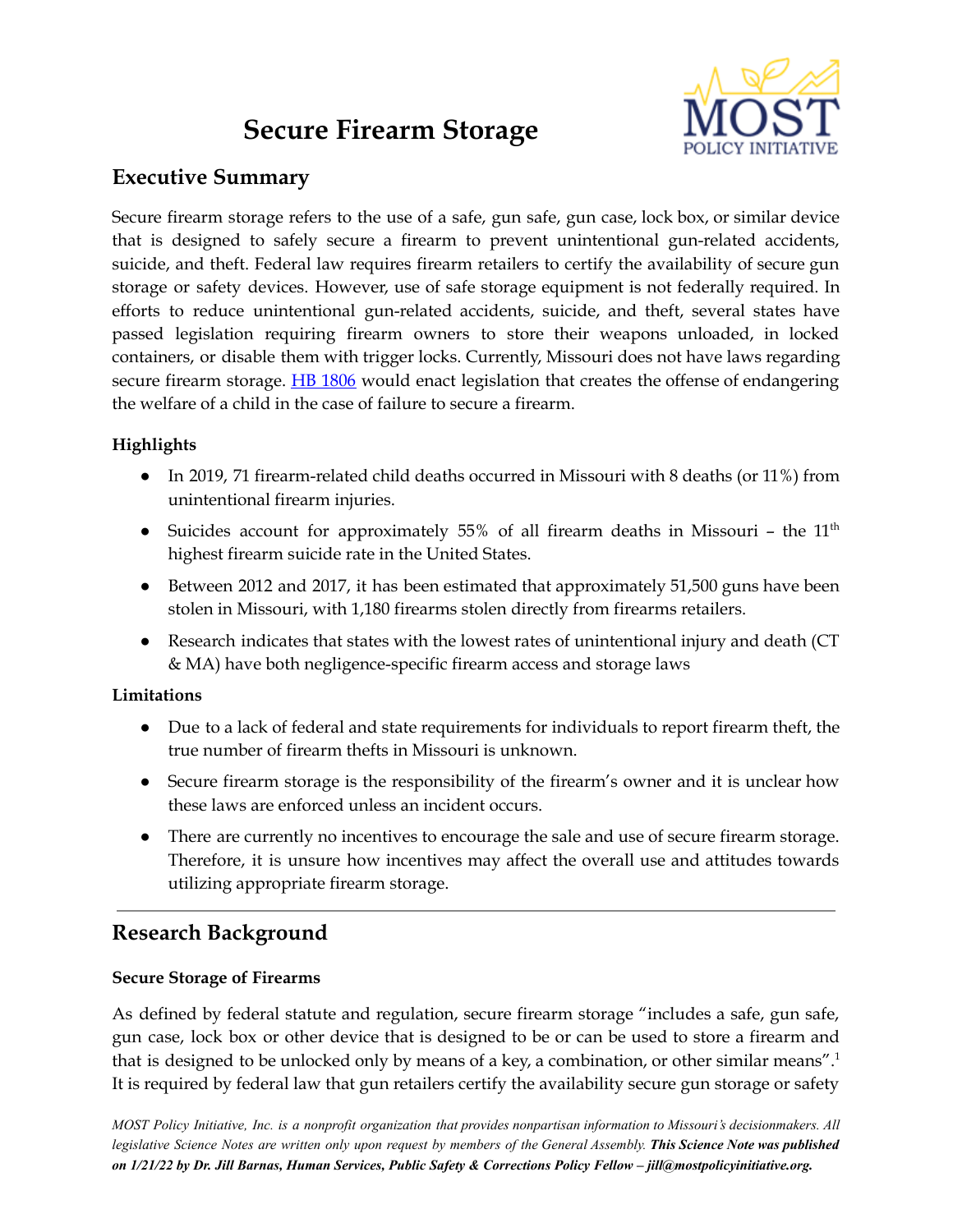devices. However, federal law does not require buyers to use these safety mechanisms.<sup>2</sup> Therefore, state-level safe storage laws are intended to protect the public from preventable gun-related accidents, suicide, and theft by preventing unauthorized users from gaining access to guns left unsecured. 3

#### **Unintended Firearm Injury and Death**

Firearms are one of the leading causes of death for children under 18 years of age in the United States. 4 In 2019, 71 firearm-related child deaths occurred in Missouri with 8 deaths (11%) from unintentional firearm injuries.<sup>5</sup> Unintended firearm injury and deaths occur when an individual, typically a child, finds an unsecured firearm and unintentionally discharges the firearm at themselves or another person. <sup>6</sup> Most of these incidences involve circumstances where an individual was playing with a firearm or believing the firearm was unloaded. <sup>7</sup> Research indicates that states with the lowest rates of unintentional injury and death (CT and MA) have both negligence-specific firearm access and storage laws.<sup>8,9</sup>

#### **Suicides by Firearm**

Suicide is a significant factor driving gun deaths in the United States.<sup>10,11</sup> Suicides accounted for approximately 55% of all firearm deaths in Missouri – the  $11<sup>th</sup>$  highest firearm suicide rate in the United States (10.7 per 100,000 deaths).<sup>11</sup> Legislation that limits access and exposure to handguns (including waiting periods, background checks, open carry restrictions, and storage) has been associated with lower suicide rates and lower suicide rates by firearms. Specifically, states without firearm storage requirements had 25% more suicide deaths by firearms compared to states with safe storage requirements.<sup>12</sup> This is not solely because of safe storage legislation, but legislation may play a role in behavior change by decreasing, restricting, or prolonging access to firearms through waiting periods and background checks.<sup>12</sup>

#### **Firearm Theft**

Stolen firearms create challenges for law enforcement officers working to solve gun-related crimes, as these stolen firearms become untraceable. Missouri gun theft has substantially increased since 2007. Between 2012 and 2017, it has been estimated that approximately 51,500 guns have been stolen in Missouri with 1,180 firearms stolen directly from firearms dealers.<sup>13</sup> The majority of firearm thefts occur in residential burglaries both at home and from vehicles.<sup>3,14</sup> Research suggests that owning numerous firearms, owning firearms for protection, carrying firearms, and storing firearms unsafely increase the risk of having firearms stolen.<sup>10</sup> It is suggested that secure firearm storage and changes to storage practices via legislation can reduce the number of guns stolen. 15

Federal law does not require individual gun owners to report the loss or theft of a firearm to law enforcement. However, it does require firearm dealers to report loss or theft from their inventory within 48 hours of the discovery. Fifteen states (CA, CO, CT, DE, HI, IL, MD, MA, MI, NJ, NY, OH, OR, RI, VA) and Washington, D.C. have mandatory firearm loss and theft reporting laws. <sup>16</sup> These laws vary between states in regards to liability and timely reporting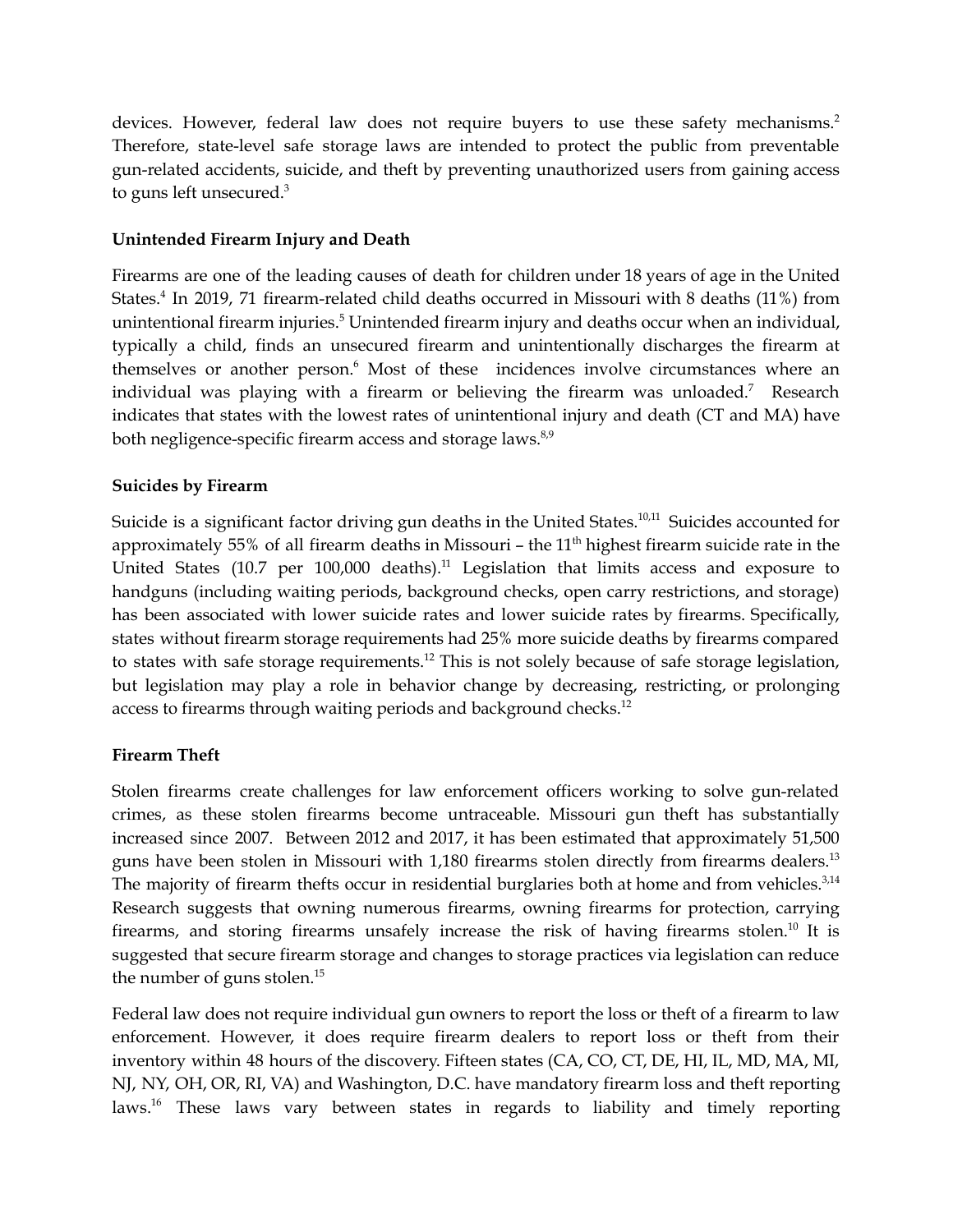requirements.<sup>16</sup> It is indicated that legislation implementing mandatory reporting of firearm theft would greatly reduce firearm-related injury and mortality.<sup>17</sup>

#### **State Legislation: Firearm Storage and Access**

State laws pertaining to firearm storage and access fall under two categories: (1) child access prevention firearm laws and (2) safe storage or gun lock requirements.<sup>18</sup> Twenty-three states and Washington, D.C. have some form of secure firearm storage law that holds firearm owners accountable when children can or do access an unsecured gun.<sup>19,20</sup> While safe storage laws vary by state, they generally refer to regulations requiring gun owners to store their weapons unloaded, in locked containers, or disable them with trigger locks. It is the firearm owner's responsibility to adhere to these laws. Furthermore, California, Connecticut, and Massachusetts require locking devices to meet state standards or be approved by a state agency for effectiveness.<sup>18</sup> [IL](https://legiscan.com/IL/bill/HB0552/2021), [FL](https://legiscan.com/FL/bill/S1166/2022), [NY,](https://legiscan.com/NY/bill/A01180/2021) and [NC](https://legiscan.com/NC/bill/H427/2021) have filed bills in their 2021-2022 legislative sessions related to enacting or strengthening current firearm storage laws. Seventeen states have no child-access or secure firearm storage related laws.

#### Missouri Legislation

Along with 9 other states, Missouri has enacted a child access prevention law to prevent children from accessing firearms by criminally punishing an individual who intentionally or recklessly gives a child a firearm. Missouri does not have safe storage laws. Filed in the 2022 Legislative Session,  $\overline{HB}$  [1806](https://house.mo.gov/Bill.aspx?bill=HB1806&year=2022&code=R) modifies RSMo  $\overline{568.045}$  $\overline{568.045}$  $\overline{568.045}$  to specify that a person commits the offense of endangering the welfare of a child if he or she fails to secure a firearm.

#### **Federal Legislation**

Congress has introduced HB [130](https://legiscan.com/US/bill/HB130/2021) which includes requirements for the storage of firearms and ammunition. The firearms and ammunition must be safely stored in one of two ways: (1) secured, unloaded, and separated in a safe and locked with a lock approved by the Department of Justice; or (2) off the premises at a storage facility or gun range certified by the Department of Justice. An individual who violates the safe storage requirements is subject to criminal or civil penalties which is dependent upon whether the violation includes discharge of the firearm. All reported violations will be reviewed by the Federal Bureau of Alcohol, Tobacco, Firearms and Explosives.

Additionally, there have been proposals to offer a tax incentive to promote secure firearm storage. H.R. [4926](https://www.congress.gov/bill/116th-congress/house-bill/4926/text?r=8&s=1) permits a new business-related tax credit for 10% of the safe firearm storage device amount with a maximum credit of \$40 per device and may not exceed \$400 total.

#### **References**

1. Federal Bureau of Alcohol, Tobacco, Firearms and Explosives. (2021). Federal Firearms Licensee Quick Reference and Best Practices Guide. Retrieved January 2022 from <https://www.atf.gov/firearms/federal-firearms-licensee-quick-reference-and-best-practices-guide>